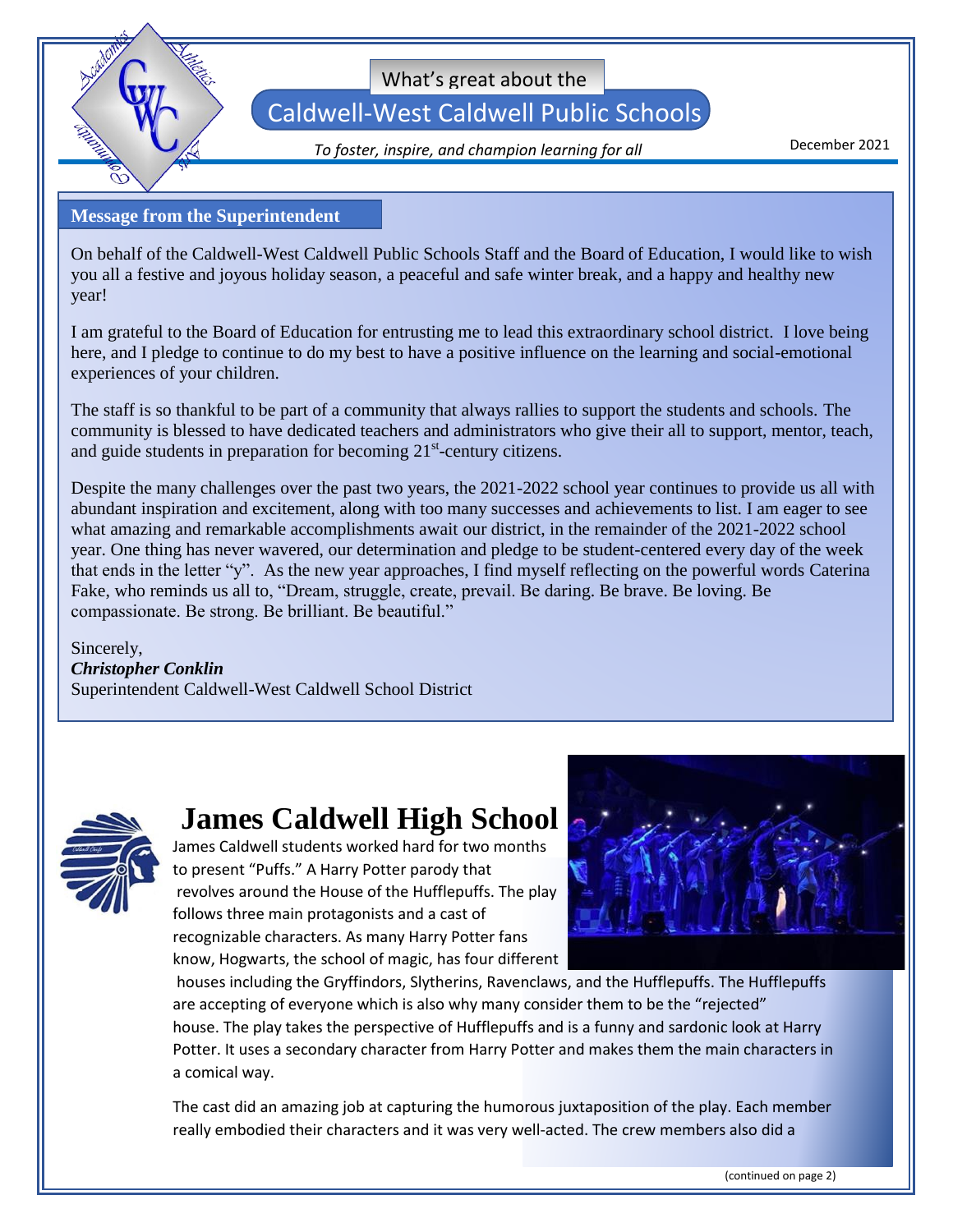#### **James Caldwell High School** ( continued from page 1)

fantastic job with a creative and well thought-out set. A lot of hard work was put into "Puffs" to really bring it alive. A member of the cast, Weston Ryder, said "I would have never expected that I would ever end up auditioning for the play, but I'm really glad I did. The whole atmosphere was very collaborative and you could definitely tell that the cast was having lots of fun with certain scenes with each other." Watching JCHS students present "Puffs" was definitely an enjoyable experience for the audience since you can really tell how much fun the cast had with each other.

Excerpt fro[m The Caldron](https://jchscaldron.com/2021/12/12/puffs-the-harry-potter-parody/) from Wednesday December 15, 2021

By: Jessica Melnikoff













### **Grover Cleveland Middle School**

Grover Cleveland Middle School students took a break from their academics and focused on some social-emotional learning while participating in a House Day on our half-day on November 24<sup>th</sup>. Students participated in events such as Name That Tune, Family Feud, Charades, Fall Trivia Kahoot, and a House Tug-Of-War competition. Three students were recognized by the Student Council during the event for winning the trivia contest during the month of November. In addition, earlier in the month, students read over 17,000 minutes in our Read-A-Thon and raised over \$1,000 for the GCMS HSA. As a reward for reading so many minutes, one representative from each grade was chosen to throw a pie (one being a pumpkin pie!) in Mr. Bertollo's face prior to the big Tug-Of-War tournament. The House of Endurance is currently in the lead, but there are many more events before the end of the year when the House Champion is crowned!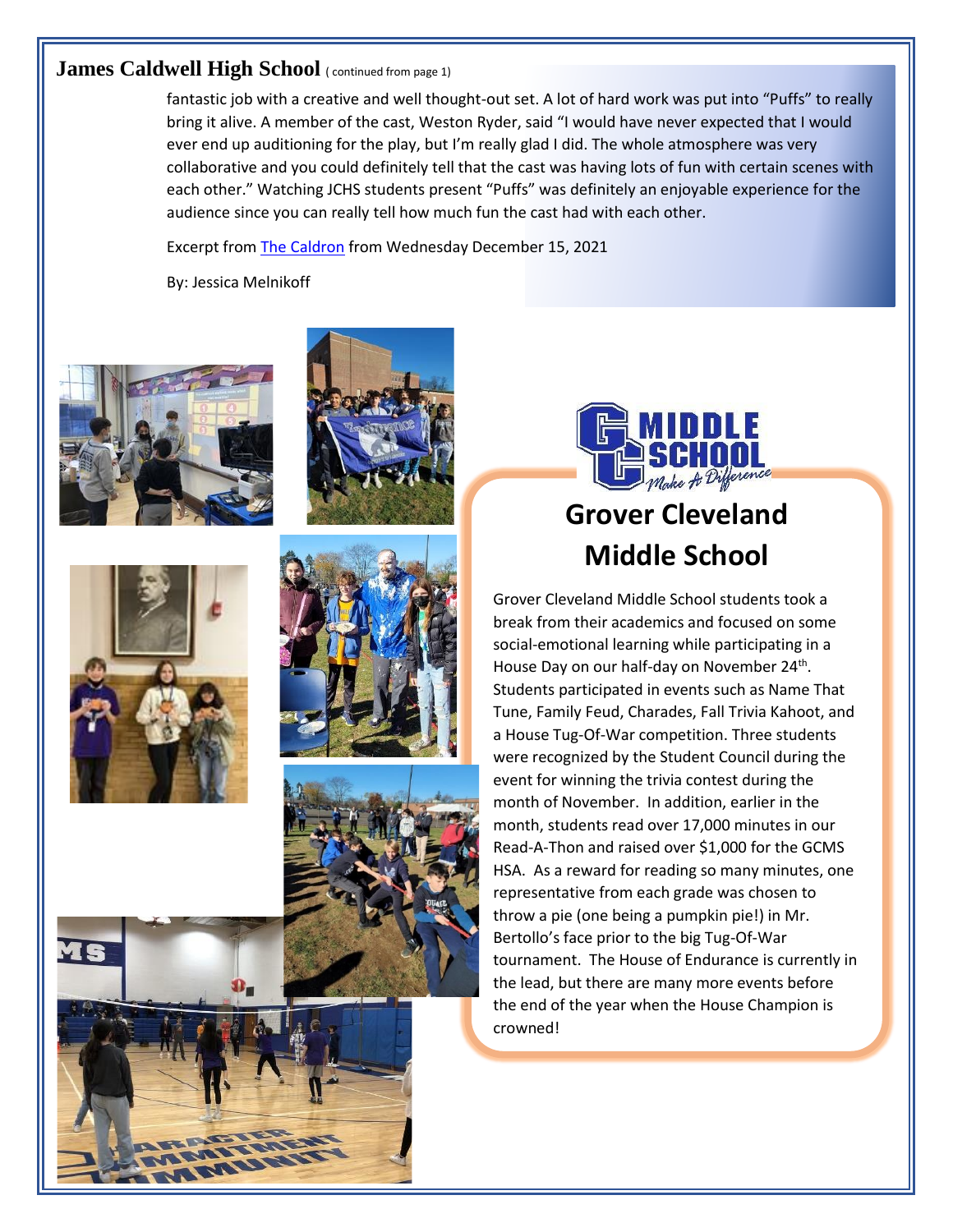

### **Harrison School**



**Jefferson School:**  Collaboration by Jessie Ploscowe

#### **Harrison School: C**ollaboration by Karen Schaefer

#### **"Wings"**



**Washington School: C**ollaboration by Krystyn Kaufman

Wings can symbolize many things - freedom, lightness, thought, spirituality, movement, and victory. To Plato, wings represented intelligence and understanding. In the CWC school district, beautiful "wing" art collaborations adorn each elementary school and the slogan "Spread your wings and learn to fly" was chosen (via survey) to accompany them. Our two elementary school art teachers collaborated on this project which was inspired by the wellknown illustrator and interactive street artist, Kelsey Montague:

[https://kelseymontagueart.com/.](https://kelseymontagueart.com/) During art class, students "discussed collaboration and talked about how small art pieces can be infused into a large installation" explained Krystyn Kaufman (art teacher). This concept could correspond to individuals working and bonding together to create powerful results. Through self-expression, our students created individual feather designs which were combined to create unique wing designs in our schools. Our preschoolers

at Harrison School practiced their graphomotor and bilateral integration skills during occupational therapy class groups to create their unique feathers. Please check out these masterpieces on bulletin boards located in the hallways of each school.

#### *By- Karen Schaefer, Occupational Therapist, CWC School District*



**Wilson School:**  Collaboration by Jessie Ploscowe



**Lincoln School:**  Collaboration by Krystyn Kaufman



### **Lincoln Elementary School**

Families in the Lincoln School community have generously donated items to two different collections. During the month of November, our 5th grade students organized a Thanksgiving food drive where we collected over 60 boxes of food to donate to the Caldwell Food Pantry. During the month of December, we are partnering with former JCHS teacher and coach, Ken Trimmer, as we collect toys and other gifts for the Leaders for Life Academy. Thank you to everyone in our community for your support! Finally, our 5th grade students performed at our Winter Concert.



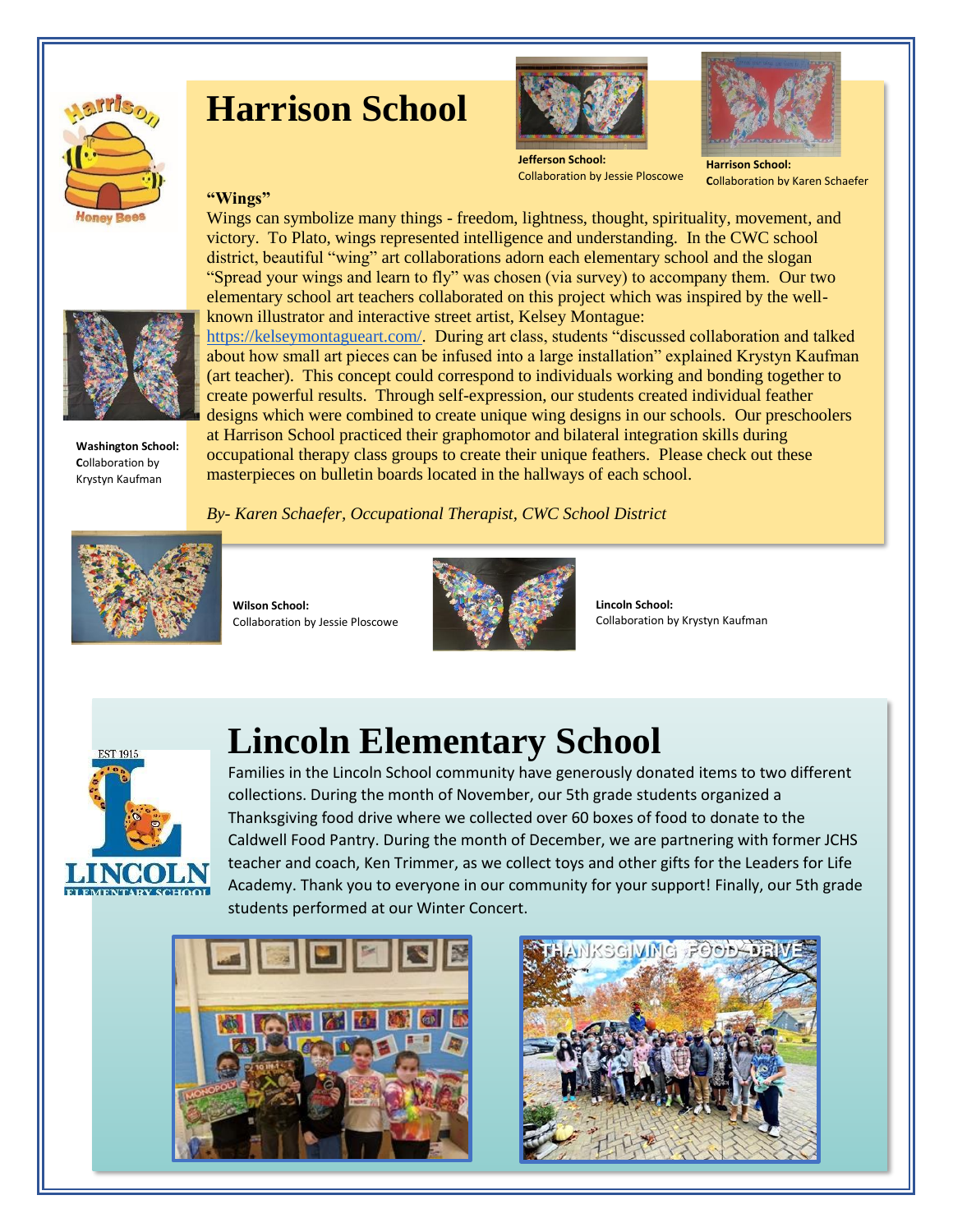## **Washington Elementary School**

The Washington School staff and community are always looking for ways to celebrate and promote acts of kindness. All month, teachers have been recognizing student efforts by hanging kindness leaves in honor of good deeds. Students are recognized for showing others how much they care by lending a helping hand. Students and families rally around district initiatives such as the "Make a Difference" Food Drive. Pictured here are students proudly displaying our school's donations. In addition to the food drive, students collected over 700 boxes of cereal to be donated to local food pantries and families in need. Students were able to appreciate the quantity of cereal boxes as the whole school gathered outside to watch the cereal boxes topple in a domino chain that weaved around the blacktop. Students marveled at the display and were able to experience the JOY of giving. As a school, we often partner with the Caldwell Health and Human Services department to give back to the community. Teachers are taking a staff donation of warm fleece blankets and wrapping them to be distributed as gifts to those in need in the community. We have a staff that lives the values that we work to instill in our students each day.















# **Jefferson Elementary School**

Jefferson's students have been taking advantage of the mild weather. On Fridays, our students have an opportunity to run a mile course during their lunch recess. Our students have really enjoyed having a go at running the course. They've learned about pacing themselves and setting their own personal goals.

Our long-time crossing guard, Mr. Kevin, is retiring at the end of December. Our students wanted to show their appreciation for his care and guidance over the years and asked to make thank you cards to tell him how much they'll miss him.

Our annual toy collection for the St. Rocco's Shelter has been a longstanding tradition at Jefferson School. Our families generously donate to those less fortunate, and our students learn an important lesson on what it means to give back to their community.

Jefferson's 5th graders were happy to perform for their parents during the annual holiday concert. The students sang a number of festive songs celebrating the winter holidays.